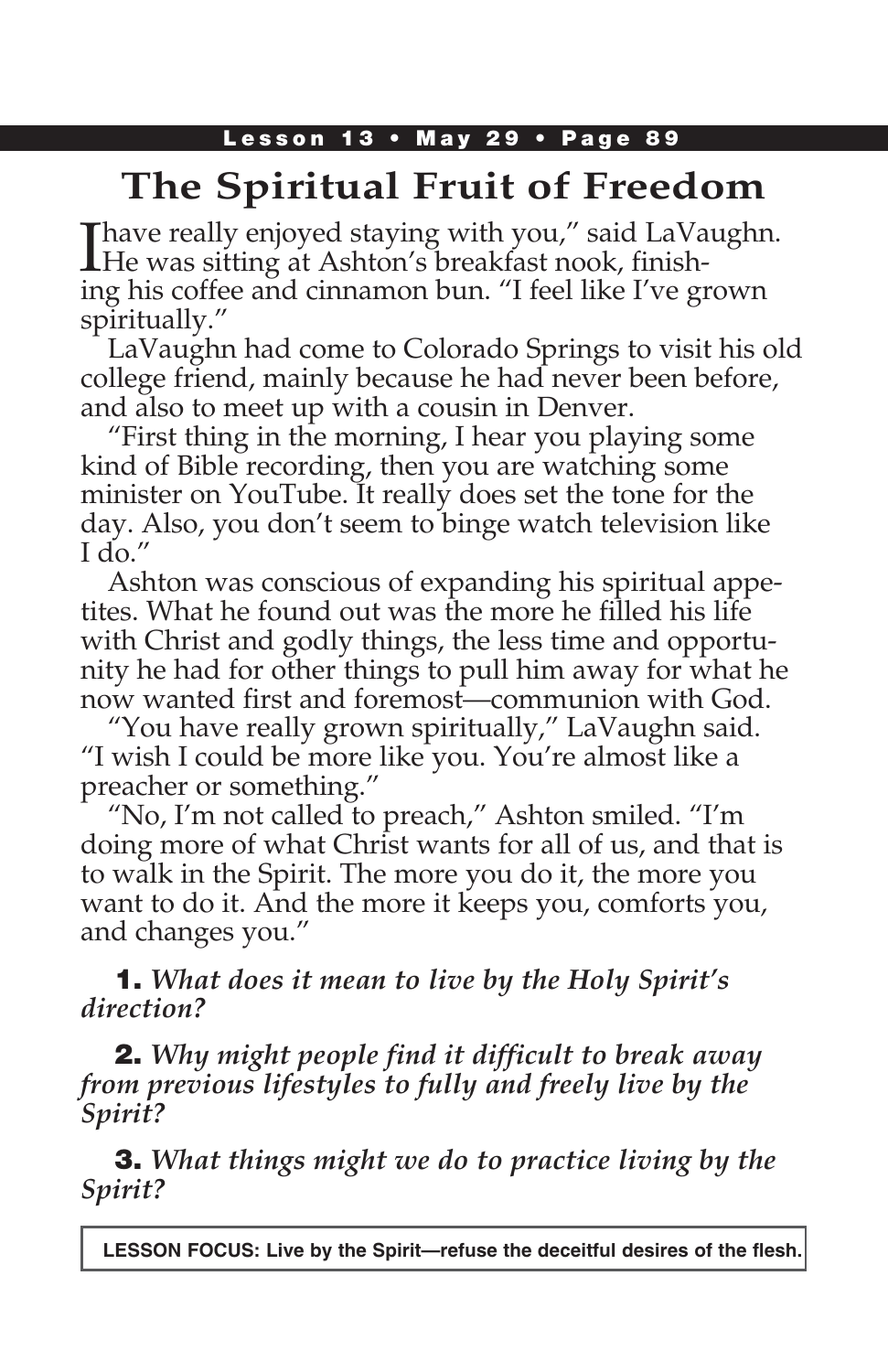## Week of May 29 • Page 90 Flesh and Spirit in Opposition

### *Galatians 5:16-18, KJV*

**16 This I say then, Walk in the Spirit, and ye shall not fulfil the lust of the flesh. 17 For the flesh lusteth against the Spirit, and the Spirit against the flesh: and these are contrary the one to the other: so that ye cannot do the things that ye would.**

**18 But if ye be led of the Spirit, ye are not under the law.**

### *Galatians 5:16-18, NIV*

**16So I say, walk by the Spirit, and you will not gratify the desires of the flesh. 17For the flesh desires what is contrary to the Spirit, and the Spirit what is contrary to the flesh. They are in conflict with each other, so that you are not to do whatever you want. 18But if you are led by the Spirit, you are not under the law.**

The threat of the Judaizers was the biggest problem in the Galatian churches, but it was not the only one. Between Galatians 5:16 and 6:10 we see that Paul's readers also had a problem with immorality. Converts coming out of pagan cultures had a difficult time adjusting to Christian morality.

The Greek noun rendered "flesh" is one of the most frequently used words in Paul's vocabulary—it occurs 17 times in Galatians. He associated the term with a number of meanings, including the human body (2:20), but the noun's seven occurrences between 5:13 and 6:8 are all in an ethical context.

By giving "flesh" an ethical meaning, Paul was not implying that the body is evil. Instead, he meant that ever since the Fall, human nature has been corrupt or sinful. Furthermore, Paul often placed the "flesh" in conflict with the "Spirit." That's because when the Spirit comes into a believer's life, He begins transforming that person's nature from one that is dominated by sin to one that desires to please God.

Paul stressed in 5:17 that we may want to do good, but if we follow the dictates of our sinful human nature, we will not do good. We can do good only when we live by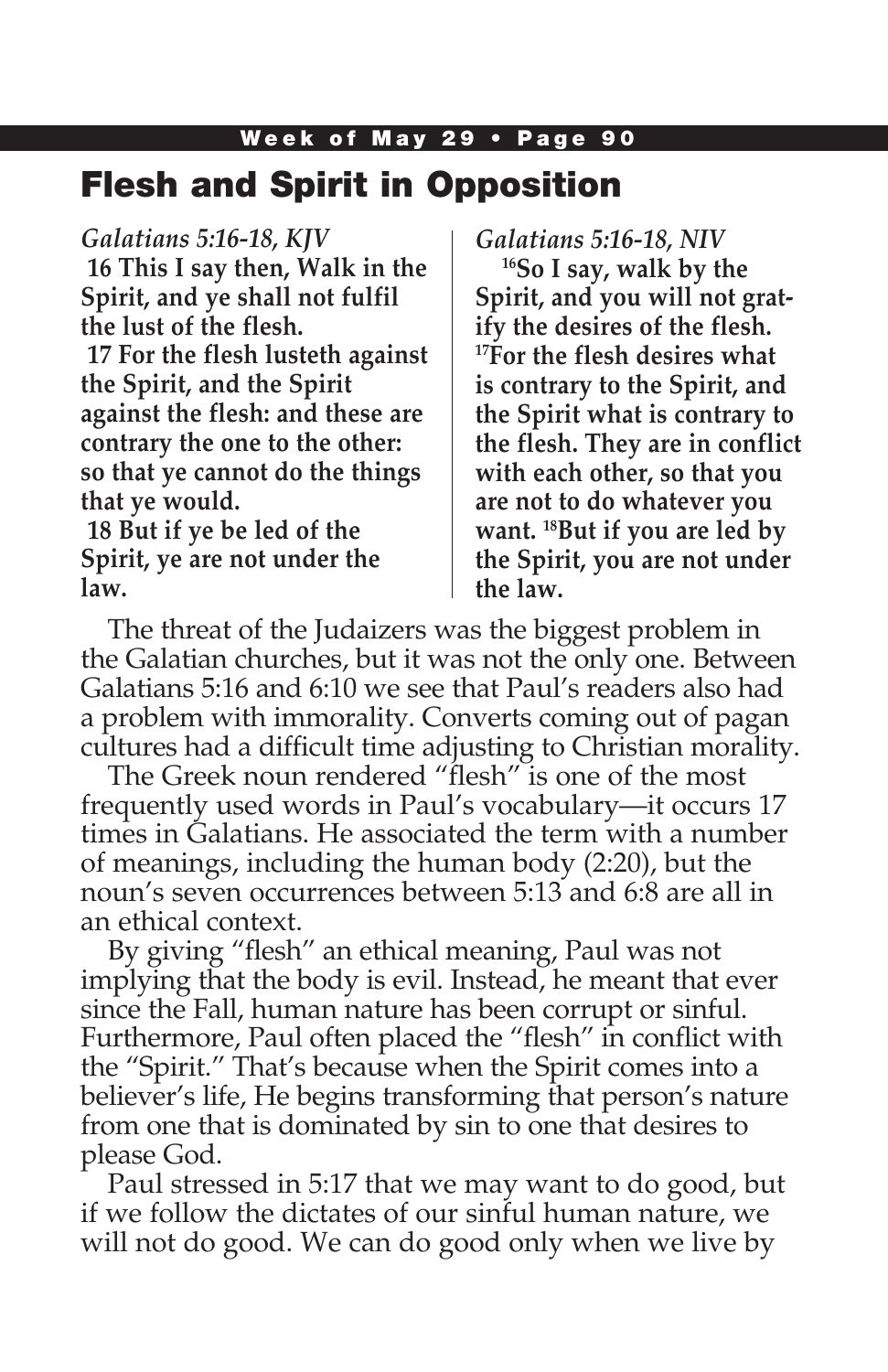#### Week of May 29 • Page 91

the Spirit. The reason is that (as noted above) our sinful nature and the Spirit are in opposition to one another, and each have incompatible goals. When we are led by the Spirit, we do not do the wickedness prompted by our sinful nature, and neither are we living under the condemnation of the law of Moses (vs. 18).

4. *What does it mean to "walk by the Spirit"?*

5. *In what way is the flesh opposed to the Spirit?*

## Works of the Flesh

#### *Galatians 5:19-21, KJV*

**19 Now the works of the flesh are manifest, which are these; Adultery, fornication, uncleanness, lasciviousness,**

**20 Idolatry, witchcraft, hatred, variance, emulations, wrath, strife, seditions, heresies,**

**21 Envyings, murders, drunkenness, revellings, and such like: of the which I tell you before, as I have also told you in time past, that they which do such things shall not inherit the kingdom of God.**

#### *Galatians 5:19-21, NIV*

**19The acts of the flesh are obvious: sexual immorality, impurity and debauchery; 20idolatry and witchcraft; hatred, discord, jealousy, fits of rage, selfish ambition, dissensions, factions 21and envy; drunkenness, orgies, and the like. I warn you, as I did before, that those who live like this will not inherit the kingdom of God.**

Up until this point in his letter, Paul had talked generally about how wrong it is to indulge one's sinful nature and how right it is to live by the Spirit. Now, the apostle got specific about what he meant by these two diametrically opposed options, first by describing the negative consequences of giving into the "flesh" (vs. 19).

For instance, when the wayward impulses of one's fallen human nature are gratified, the results are "obvious." This probably means that it is plain to see these acts are wrong and spring from the sinful nature.

Paul cataloged 15 ungodly acts to stand for all the ways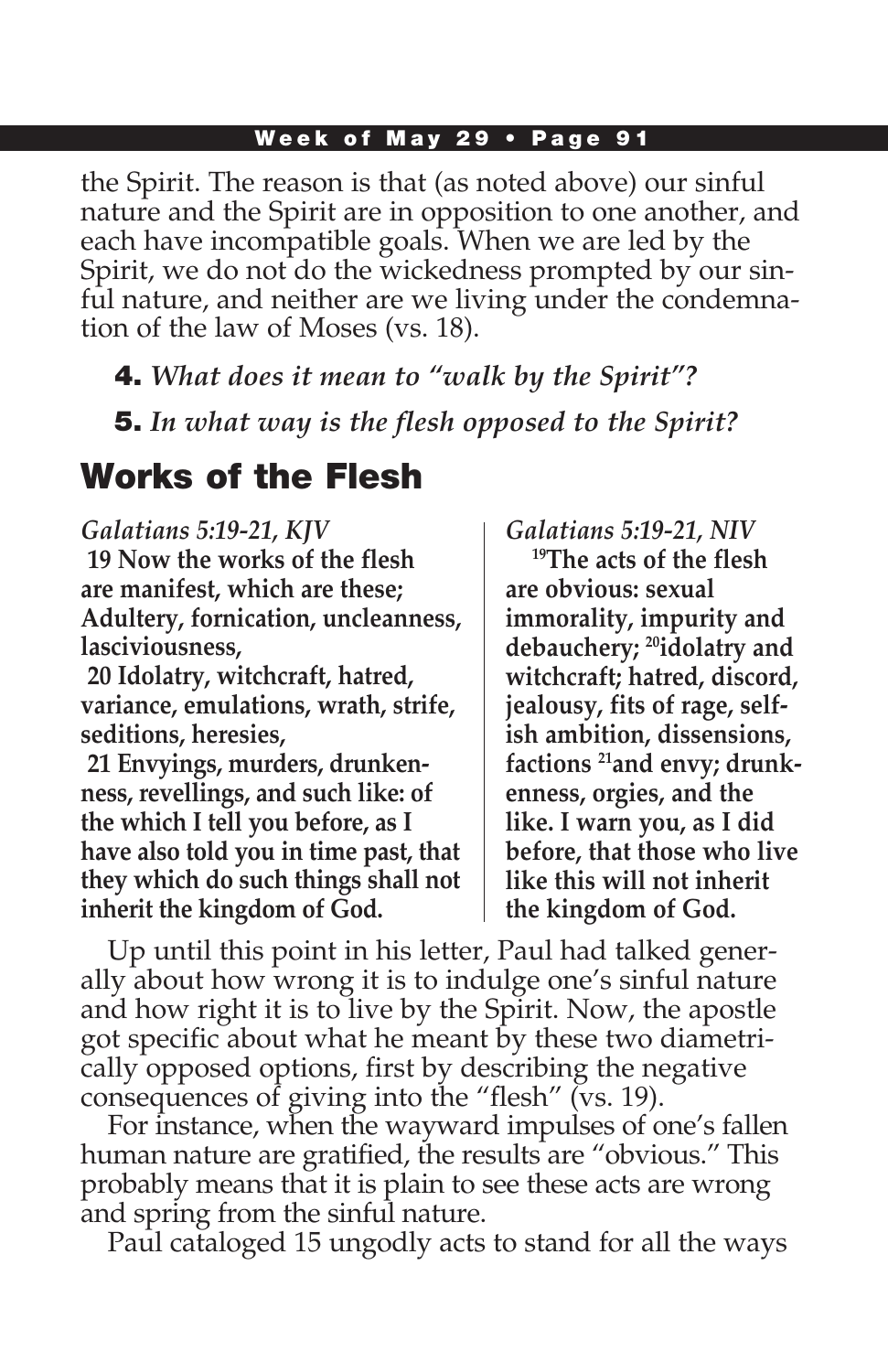#### Week of May 29 • Page 92

people do evil. The representative nature of the list is clarified by his addition of "and the like" at the end (vs. 21).

Paul might not have intended to list the 15 acts of the "flesh" (vs. 19) in any particular order. Nonetheless, they seem to fall into four categories. The list includes three vices of sensuality (sexual immorality, impurity, debauchery), two vices associated with pagan religions (idolatry, witchcraft), eight vices of interpersonal conflict (hatred, discord, jealousy, fits of rage, selfish ambition, dissensions, factions, envy), and two vices related to the misuse of alcohol (drunkenness, orgies).

Paul warned his readers about the consequences of these sins. As the apostle had told the Galatians earlier when he was with them, those who practiced such things would not "inherit the kingdom of God" (vs. 21). This declaration of Paul indicates that people who continually commit these acts of the sinful nature demonstrate that they are not following Jesus and have no place in His unending kingdom.

6. *What results when the flesh is in control?*

7. *What warning did Paul give to the believers in Galatia?*

## Fruit of the Spirit

*Galatians 5:22-26, KJV* **22 But the fruit of the Spirit is love, joy, peace, longsuffering, gentleness, goodness, faith, 23 Meekness, temperance: against such there is no law. 24 And they that are Christ's have crucified the flesh with the affections and lusts. 25 If we live in the Spirit, let us also walk in the Spirit. 26 Let us not be desirous of vain glory, provoking one** 

#### *Galatians 5:22-26, NIV*

**22But the fruit of the Spirit is love, joy, peace, forbearance, kindness, goodness, faithfulness, 23gentleness and self-control. Against such things there is no law. 24Those who belong to Christ Jesus have crucified the flesh with its passions and desires. 25Since we live by the Spirit, let us keep in step with the Spirit. 26Let us not become conceited, provoking and**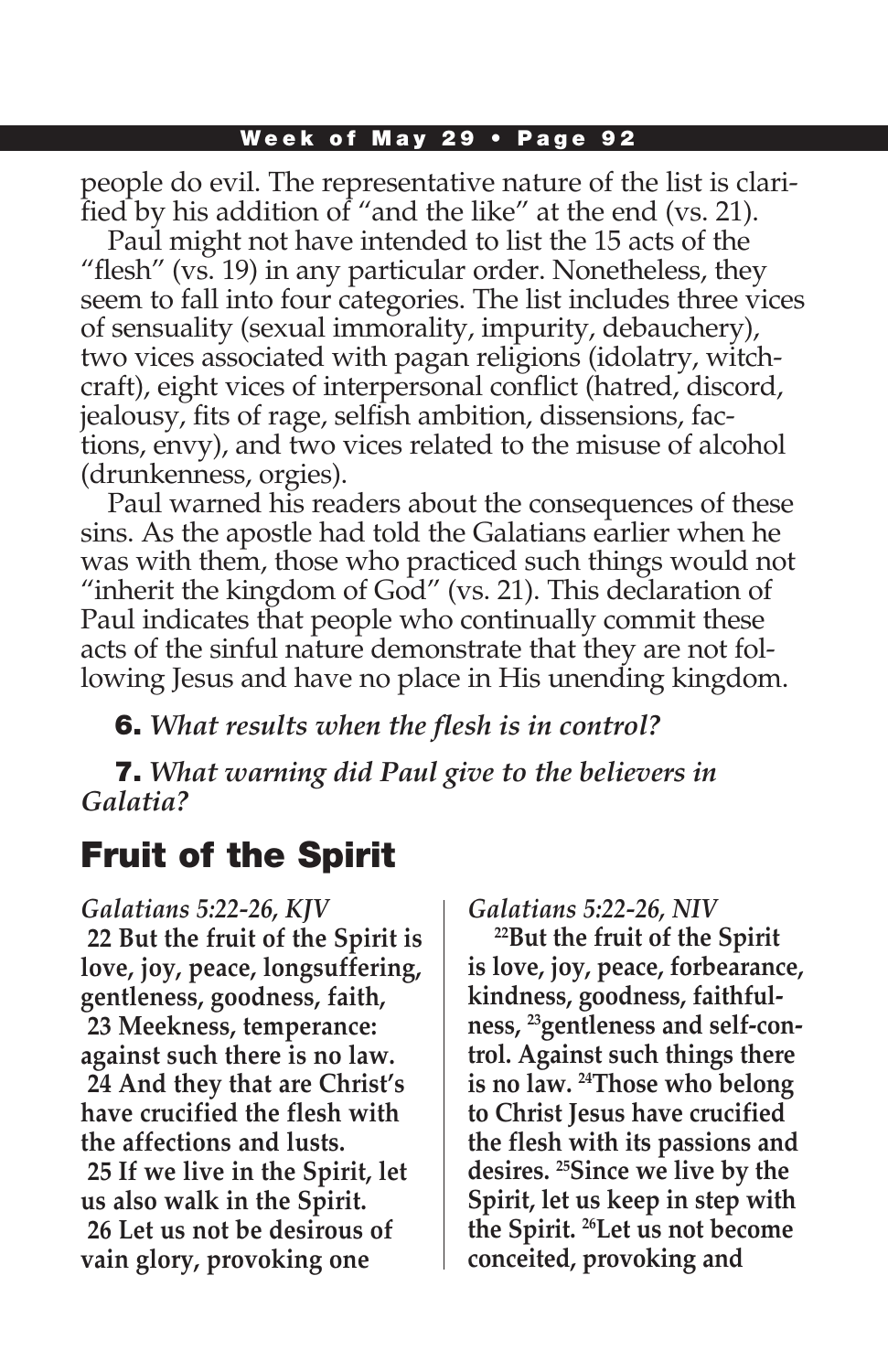#### Week of May 29 • Page 93

### **another, envying one another. envying each other.**

To balance the inventory of acts of the sinful nature, Paul presented a catalog of godly virtues produced by those who yield their lives to the Spirit. This list, too, is representative rather than exhaustive.

Paul used a singular Greek word for "fruit" (Gal. 5:22). He could have said "fruits," but he did not. He might have wanted to suggest that the aspects of the "fruit of the Spirit" grow together like a bunch of grapes. They are not separate pieces of "fruit" existing independently of each other. All the elements of the "fruit of the Spirit" should be found in all believers.

"Love" is at the top of the apostle's list because all the other virtues develop from it. Love is the opposite of the selfishness of the flesh. "Joy" and "peace" follow. Paul then listed "forbearance, kindness, goodness, faithfulness, gentleness and self-control."

Jesus' followers receive the Spirit when they trust in the Messiah. At the moment of salvation, their sinful nature (in one sense) is "crucified" (vs. 24) or put to death. Because of what Jesus did on the Cross, He sets believers free from the death grip of sin when they believe in Him. However, though believers have the Spirit living in them, they need to consciously let the Spirit lead and empower them. Because the Spirit is the source of every believer's life, they should allow Him to chart life's course.

Paul gave a few specific examples of what he did not mean by keeping "in step with the Spirit": being "conceited," "provoking" others to anger, and "envying" others (vs. 26). Most likely, these were particular problems among the Galatian believers. They are also some specific kinds of unspiritual behavior that we should avoid.

## 8. *What results when the Spirit is in control?*

9. *What place does the Cross of Christ have in the lives of believers?*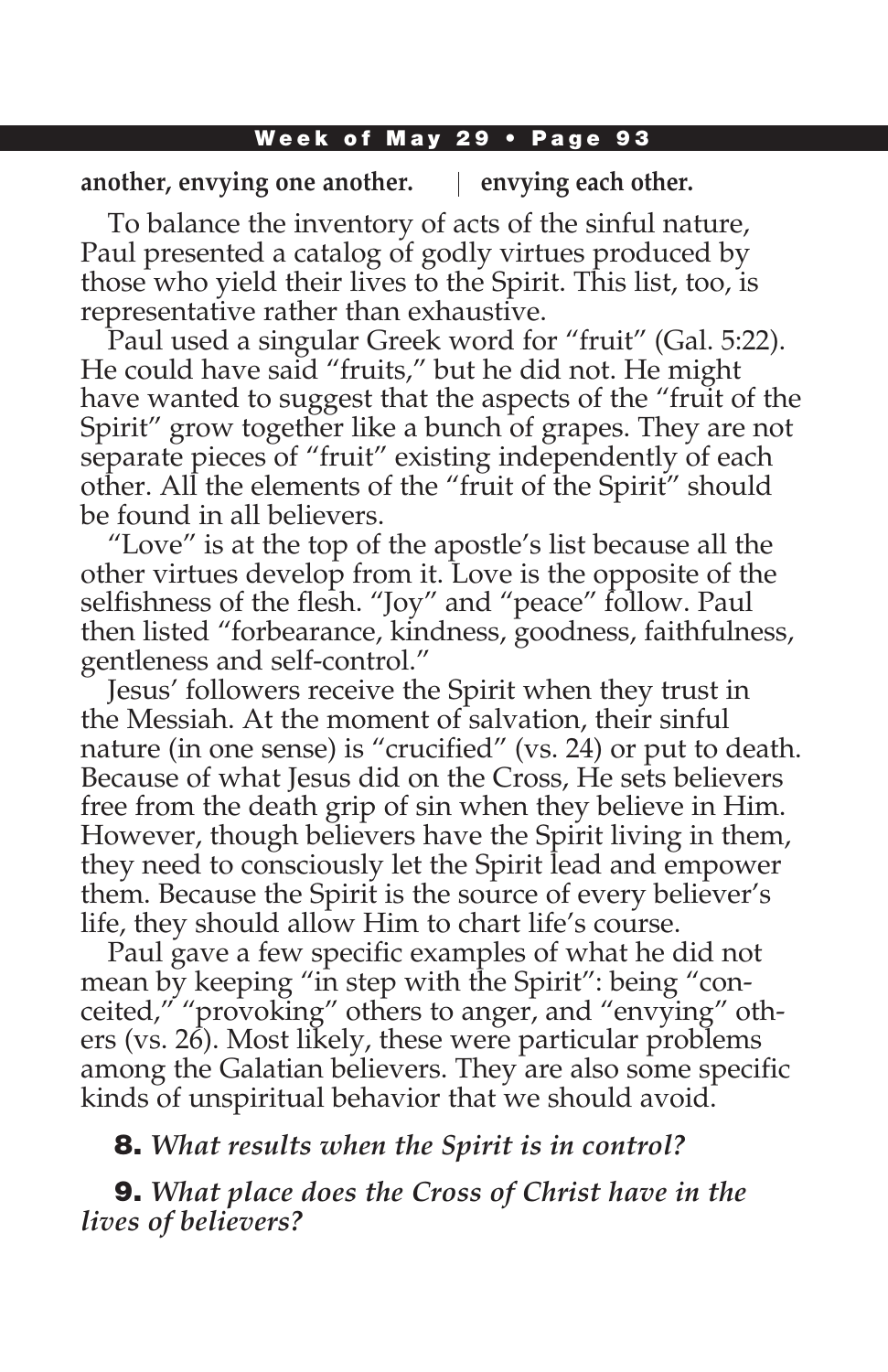## A Messy Struggle

Two teams stand opposite each other, each player grasping the rope. Perhaps without any obvious signal, one team tugs on the rope. The muddier the playing field, the higher the stakes. The more people on a team, the more force exerted. Many feet trample the mud into a mucky, slippery mess, making it nearly impossible to gain traction and secure footing. Each team strives to drag their opponents down, through the mire, across the line and into their own control. The rough rope frays, with individual fibers tearing into players' hands. An ankle may twist, weakening one with a burst of pain. The struggle is real.

Our struggle against the desires of the flesh is equally real, but more treacherous and with higher stakes. Much of the battle Paul describes begins in the mind, then extends outward to physical actions. Our sinful nature is hostile toward God, resulting in a battle for control.

Finally, one team overcomes the desires of the opposition to win the contest. Players drop their hold on the rope. The strife is over.

In our Christian lives, we walk away from the conflict with the goal to live in harmony, as if we're on the same team with one another. We claim victory over the sinful nature that would drag us down into opposition against all God desires for our lives. When we choose God's team, it's as if we have the strongest player of all at the end of the rope, pulling for us. He'll guide us onto firm footing where we won't easily slip. Living by the Spirit enables us to walk away from the tug of war.

10. *What freedom(s) do we experience when we choose to live by the Spirit?*

11. *Why is the fruit of the Spirit a valuable part of the believer's life?*

12. *What is an area of your life in which you struggle to yield to the Spirit?*